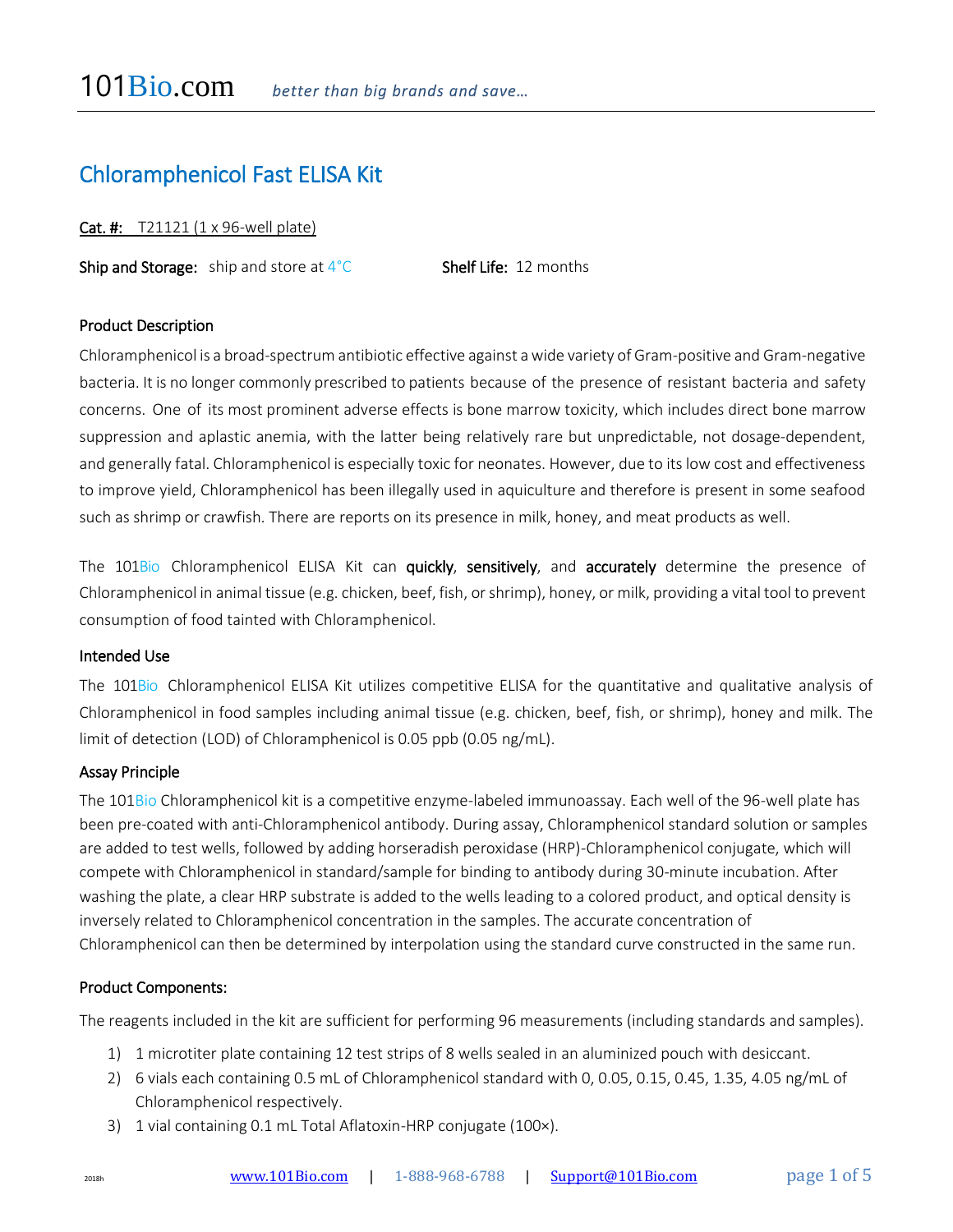- 4) 1 bottle containing 12ml sample diluent buffer (10 x).
- 5) 1 bottle containing 50 mL microtiter plate wash solution (20×).
- 6) 1 bottle containing 12 mL TMB Ultra-Sensitive substrate (1×).
- 7) 1 bottle containing 12 mL stop solution (1x).
- 8) 2 microtiter plate sealers.
- 9) 1 booklet of instruction.

## Safety Instructions

To receive complete safety information on this product, contact 101Bio, and request Material Safety Data Sheets. Stop solution is 1N sulfuric acid. Handle with care.

## Materials required but not provided

- $\checkmark$  Microplate reader with 450 nm filter.
- $\checkmark$  Pipet capable of dispensing 20-200 µl.

# Protocol

## Assay Procedure

- $\checkmark$  Equilibrate kit components at room temperature (20-25 °C) for at least 30 min prior to running the test, and thoroughly mix all liquid components before use.
- $\checkmark$  Use test strips as needed on the frame, and store unused strips in the resealable bag at 2 -8 °C.
- $\checkmark$  Number standards and samples according to positions on microtiter plate. All standards and samples need duplicate measurement for accuracy.

#### Sample preparation

Samples need to be processed as followings before ELISA assay:

*For Meat (including fish and shrimp) samples:* 

- 1. Homogenize sample
- 2. Weight 1.0 g homogenized sample
- 3. Add 2ml Ethyl Acetate, mix by vortex thoroughly
- 4. Centrifuge 4000rpm for 10 min at room temperature
- 5. Take 1 ml supernatant
- 6. Evaporate to dryness in a nitrogen evaporator
- 7. Add 0.5 ml hexane to reconstitute
- 8. Add 0.5 ml of sample diluent
- 9. Vortex vigorously
- 10. Centrifuge 4000rpm for 10 min at room temperature
- 11. Discard upper layer, take 50 µl bottom aqueous phase to ELISA plate.

#### ELISA assay procedures

1. Prepare Wash Solution by diluting 1 part of Wash Solution Concentrate (20x) with 19 parts of distilled water to Wash Solution (1x).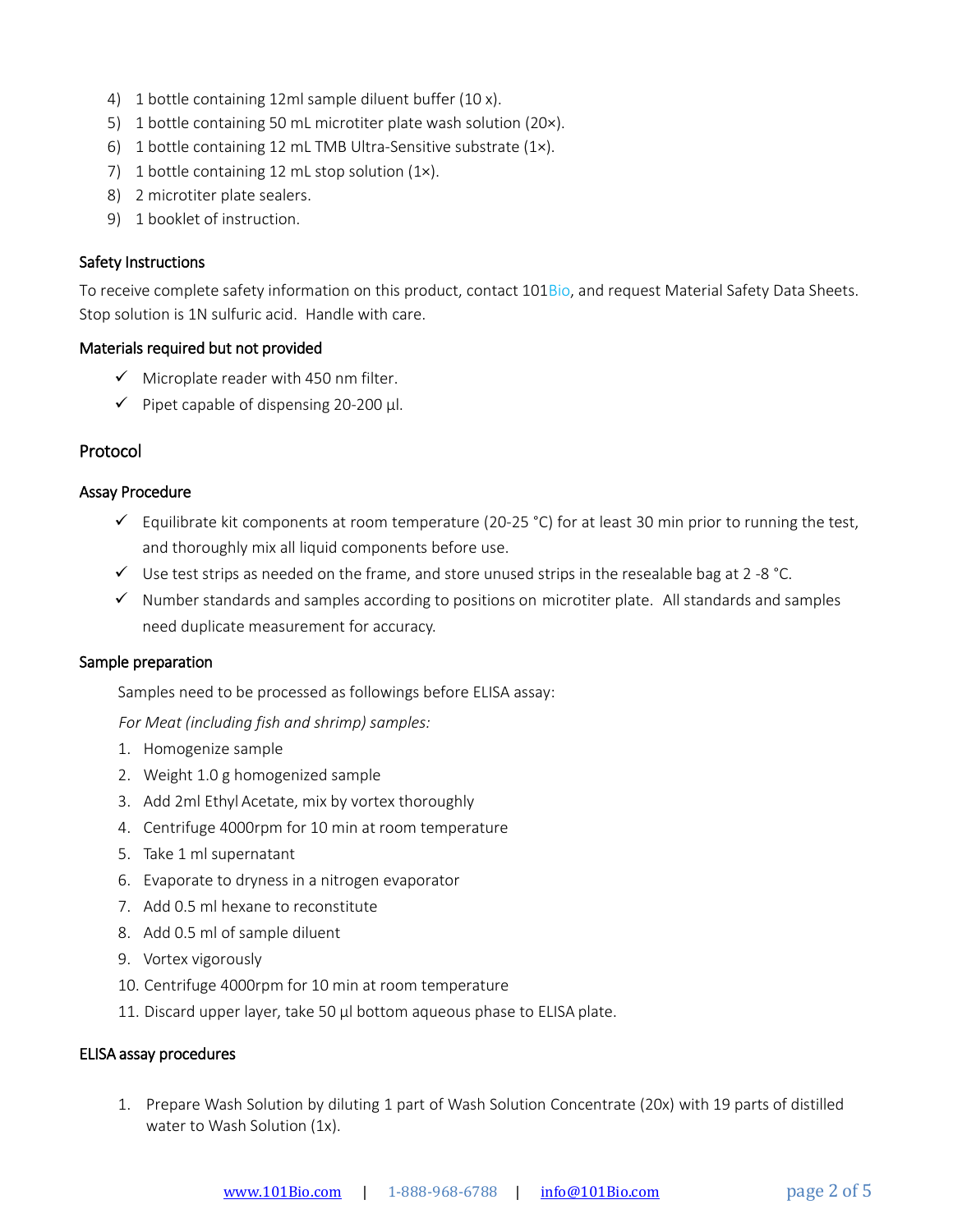- 2. Prepare Sample Diluent Buffer by diluting 1 part of Sample Diluent Buffer (10x) with 9 parts of distilled water to Sample Diluent Buffer(1x).
- 3. Prepare HRP working solution by diluting 1 part of HRP conjugate (100x) with 99 parts ofsample diluent buffer(1x) to HRP working solution (1x).
- 4. Add Chloramphenicol standard sample, or unknown samples, 50 µl/well in duplicate
- 5. Add HRP working solution 50 µl/well, gently shake plate by hand for 1 min, and incubate at room temperature for 30 min.
- 6. Wash plate 4 times with wash solution  $(1x)$ , 200  $\mu$ l/well wash buffer each time.
- 7. Add 100 µl/well TMB Ultra-Sensitive Solution, and incubate plate at room temperature for 15 min in dark place.
- 8. Add 100 µl stop solution to each well and mix by shaking gently. Measure absorbance of the wells at 450 nm (OD450 value) with microplate reader.

# Quantitative Calculation of Chloramphenical Concentration

a) Calculate B/B0: Dividing average absorbance of each standard and sample (B) by absorbance of first standard (the standard with 0 ng/mL chloramphenical concentration, B0) to obtain percentage absorbance.

Percentage absorbance  $(\%) = B/B<sub>0</sub> \times 100\%$ 

B — average absorbance of a standard or sample

 $B_0$  — average absorbance of 0 ng/mL standard

b) A standard curve is obtained by graphing the percentage absorbance of standards (Y axis) versus their corresponding concentration (X axis) on semi-log graph paper (Example as below), and sample concentration can be read from this standard curve. Alternatively, chloramphenical concentration in the samples can be calculated with regression equation correlating percentage absorbance to chloramphenical concentration. Graphing software can also be used for quick analyses of large number of samples.

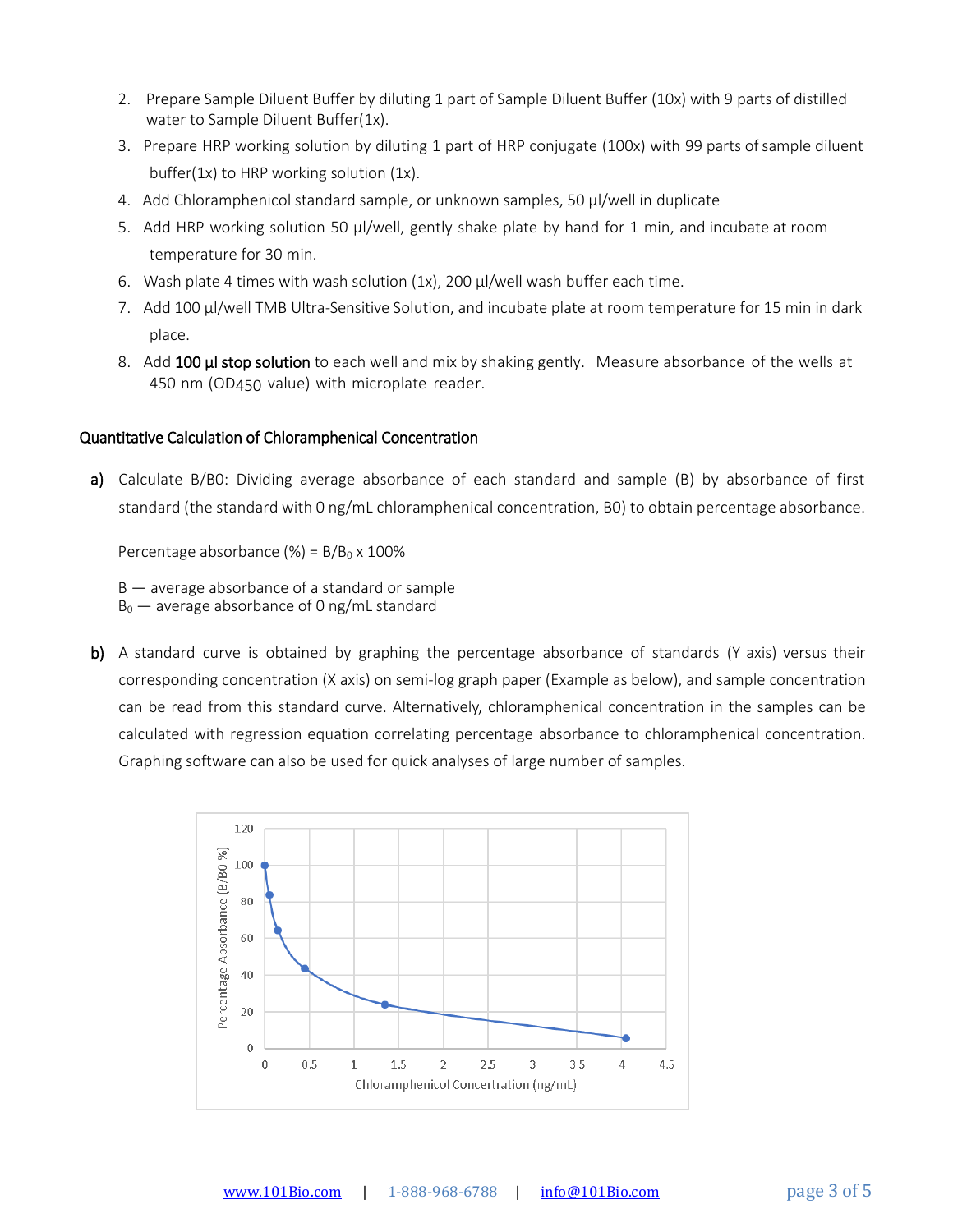# Performance Data

| Range of Standard Curve:  | $0 - 4.05$ ng/ml    |
|---------------------------|---------------------|
| Assay Quantitative Range: | $0.05 - 4.05$ ng/ml |
| Assay Time:               | 50 min              |

# Limit of Detection (LOD):

Meat (after calculation of dilution factor): 0.1 ppb

Recovery: 70-130%

Sensitivity (defined as the average of absorbance from 6 zero-standards minus 3 times of standard deviation): 0.025 ng/ml

## Precision:

| Intra-assay CV | $<10\%$ |
|----------------|---------|
| Inter-assay CV | <15%    |

## **Precautions**

- 1. Assay kit should be stored at 2-8°C and avoid freezing conditions; unused test strips should be sealed in resealable bag; colorless substrate is sensitive to light so prolonged exposure to light needs to be avoided.
- 2. Reagents should be brought to room temperature (20-25 $\degree$ C) prior to use. A room temperature of lower than 20°C or failure to equilibrate reagents or samples to room temperature could result in low OD readings for all samples. All reagents should be put back into 2-8°C storage immediately after use.
- 3. Adhere to assay protocol on reaction temperature and time, and use pipet to add components whenever possible. Results are solely based on OD450 readings from plate/strip reader.
- 4. Reagents need to be thoroughly mixed to improve reproducibility.
- 5. During all incubation steps, avoid light and seal plate with sealer.
- 6. If wells are dried out during plate wash steps, linearity of standard curve will be negatively affected, and reproducibility will be poor. Therefore, substrate addition should be carried out immediately after tapping the plate dry (following the last wash).
- 7. The stop s olution is 1N sulfuric acid. Avoid contact with skin or clothing. Immediately clean up any spills and wash area with copious amounts of water. If contact should occur, immediately flush with copious amounts of water.
- 8. Do not use reagents beyond expiration date. Dilution or adulteration of reagents or samples not called for in the procedure may result in adverse changes in sensitivity and OD reading. Do not substitute reagents from kits with different lot numbers.
- 9. Obvious color in substrate suggests expiration and it should be discarded. When absorbance of zerostandard is lower than 0.8, the reagents may have expired.

# General Limited Warranty

101Bio warrants its manufactured products against defects in materials and workmanship when used in accordance with the applicable instructions for a period not to extend beyond a product's printed expiration date. 101Bio makes no other warranty, expressed or implied. There is no warranty of merchantability or fitness for a particular purpose. The warranty provided herein and the data, specifications and descriptions of 101Bio products